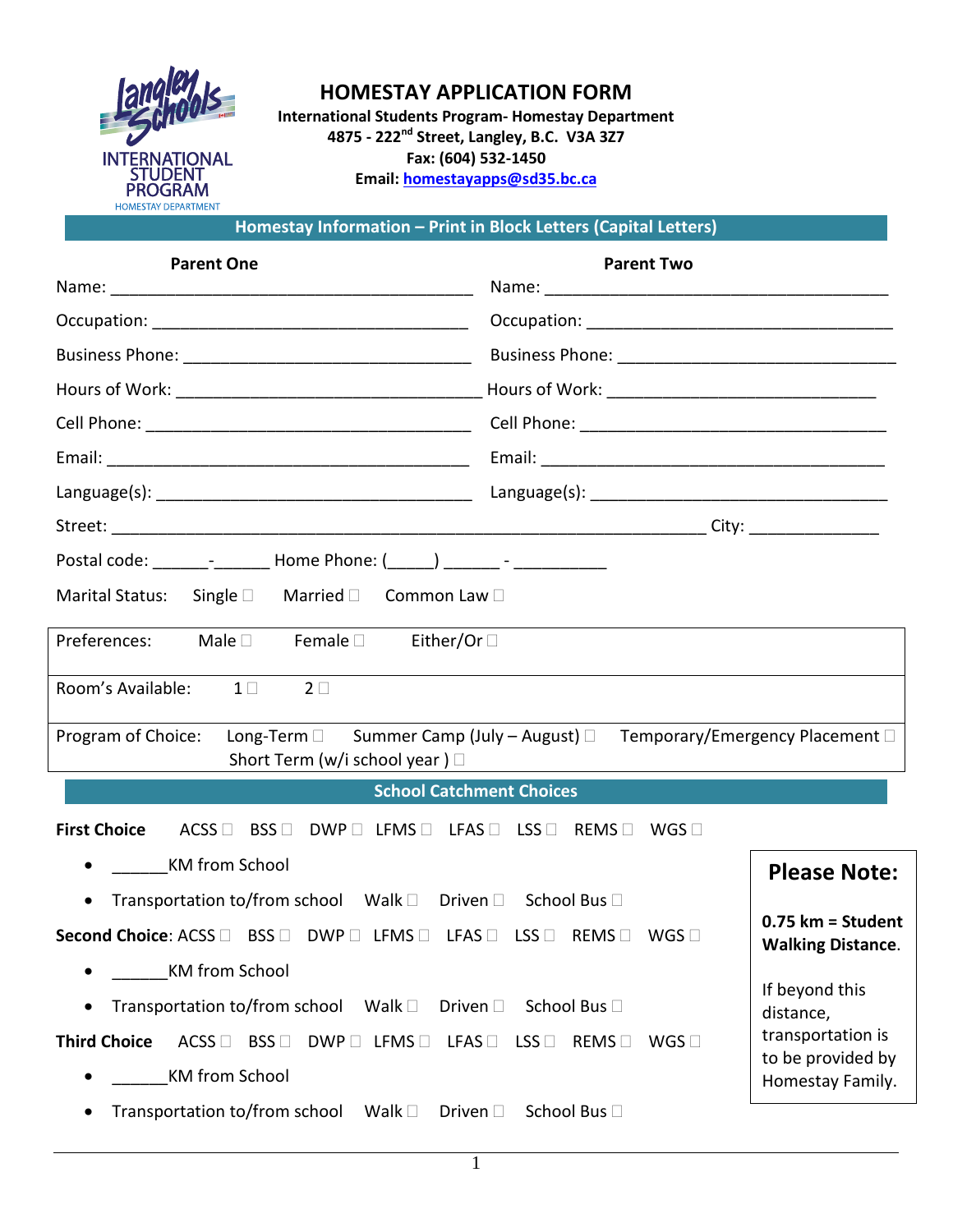#### **Family Information**

List all occupants (including parent one and/or parent 2) who live in the home:

| Name | - -<br>Date of Birth | Relationship | <b>School Attending or</b><br><b>Occupation</b> | Languages Spoken |
|------|----------------------|--------------|-------------------------------------------------|------------------|
|      |                      |              |                                                 |                  |
|      |                      |              |                                                 |                  |
|      |                      |              |                                                 |                  |
|      |                      |              |                                                 |                  |
|      |                      |              |                                                 |                  |
|      |                      |              |                                                 |                  |

#### **General Information**

• Information about your home:

Type of home: House (Detached)  $\Box$  Duplex  $\Box$  Townhouse  $\Box$  Apartment  $\Box$  Mobile Home  $\Box$ 

# of Bedrooms: \_\_\_\_ # of Bathrooms: \_\_\_\_ Social Areas: \_\_\_\_\_\_Suite (Rented/or Other)\_\_\_\_\_\_\_\_\_\_\_

Please check to ensure you have the following in your home:

Working Fire/Smoke Alarms  $\Box$  Fire Extinguishers  $\Box$  Internet Access  $\Box$ 

Do any family members smoke? Yes  $\Box$  No  $\Box$  If yes, do they smoke in your home? Yes  $\Box$  No  $\Box$ 

• Please check that your student's accommodation includes:

Desk  $\Box$  Closet/Dresser  $\Box$  Window  $\Box$  Heat  $\Box$  Bed  $\Box$  Lamp  $\Box$  Privacy Door  $\Box$ 

House Pets  $N$ o  $\Box$  If yes, please list.

|              | <b>Number</b> | <b>Breed</b> | Name | Indoor | Outdoor |
|--------------|---------------|--------------|------|--------|---------|
| Cats         |               |              |      |        |         |
| Dogs         |               |              |      |        |         |
| <b>Birds</b> |               |              |      |        |         |
| Other        |               |              |      |        |         |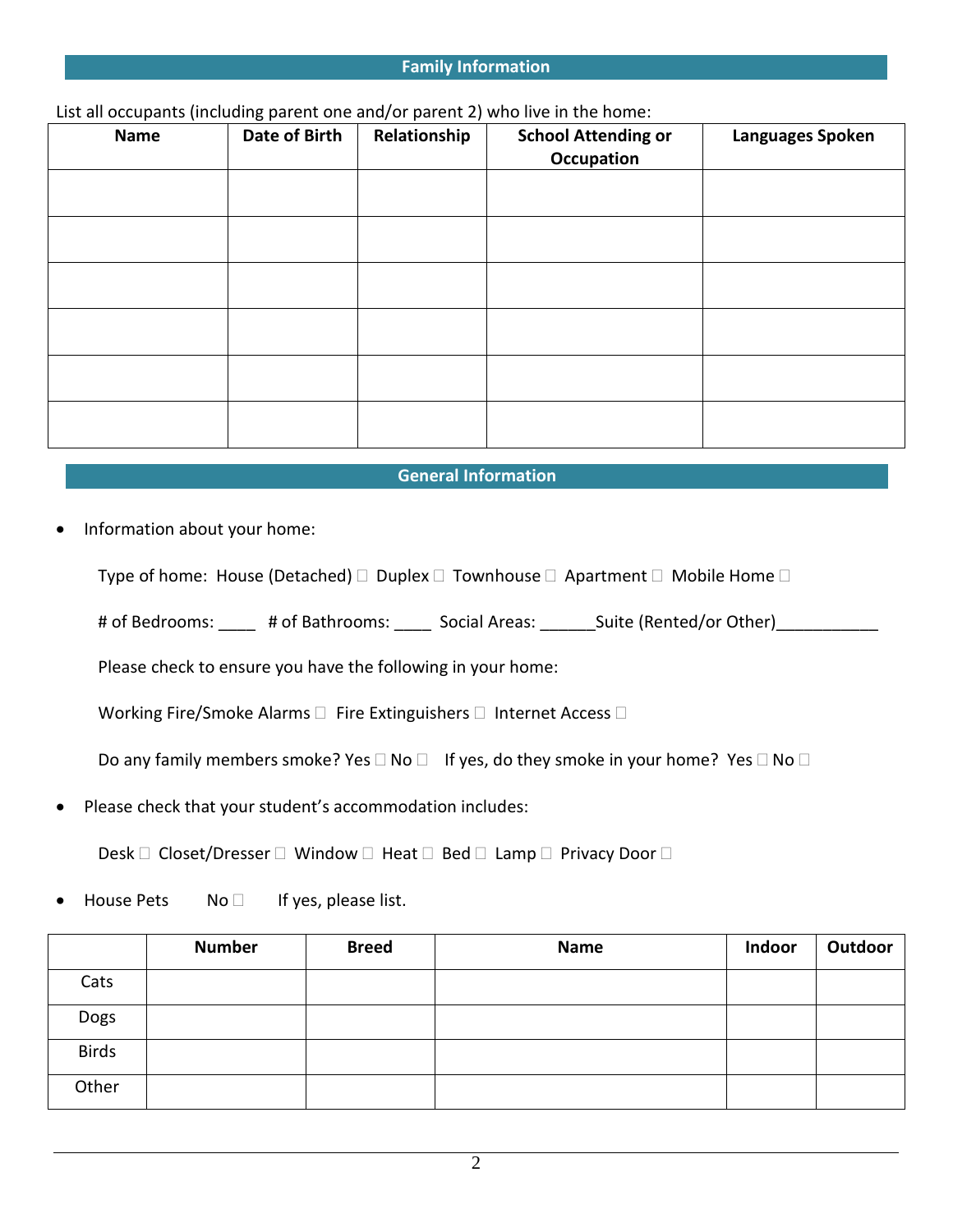|           | Have you ever had an international student stay in your home? Yes $\square$ No $\square$                                               |
|-----------|----------------------------------------------------------------------------------------------------------------------------------------|
|           | If yes, what nationality? Chinese $\square$ Japanese $\square$ Korean $\square$ European $\square$ Brazilian $\square$ Other $\square$ |
|           | Do you presently have another student in your home? Yes $\square$ No $\square$                                                         |
|           | If yes, from what program/school etc.                                                                                                  |
| $\bullet$ | Why are you interested in hosting an international student?                                                                            |
|           |                                                                                                                                        |
| $\bullet$ | List the activities your family enjoys:                                                                                                |
|           |                                                                                                                                        |
|           |                                                                                                                                        |

- Would you help the student find a club or sport of their interests (i.e. soccer)? YES  $\Box$  No  $\Box$
- Could your family accommodate dietary restriction requests for health or religious reasons? Yes  $\Box$  No  $\Box$

## **Application Instructions**

**PLEASE RETURN COMPLETED FORMS TO: Homestay Department International Student Program Langley School District 4875 - 222nd Street Langley, B.C. V3A 3Z7 Email: [homestayapps@sd35.bc.ca](mailto:homestayapps@sd35.bc.ca)**

# **Please send three pictures electronically to isphomestay@sd35.bc.ca**

- $\square$  Exterior of house
- $\Box$  Student's accommodation
- $\Box$  All family members living in home